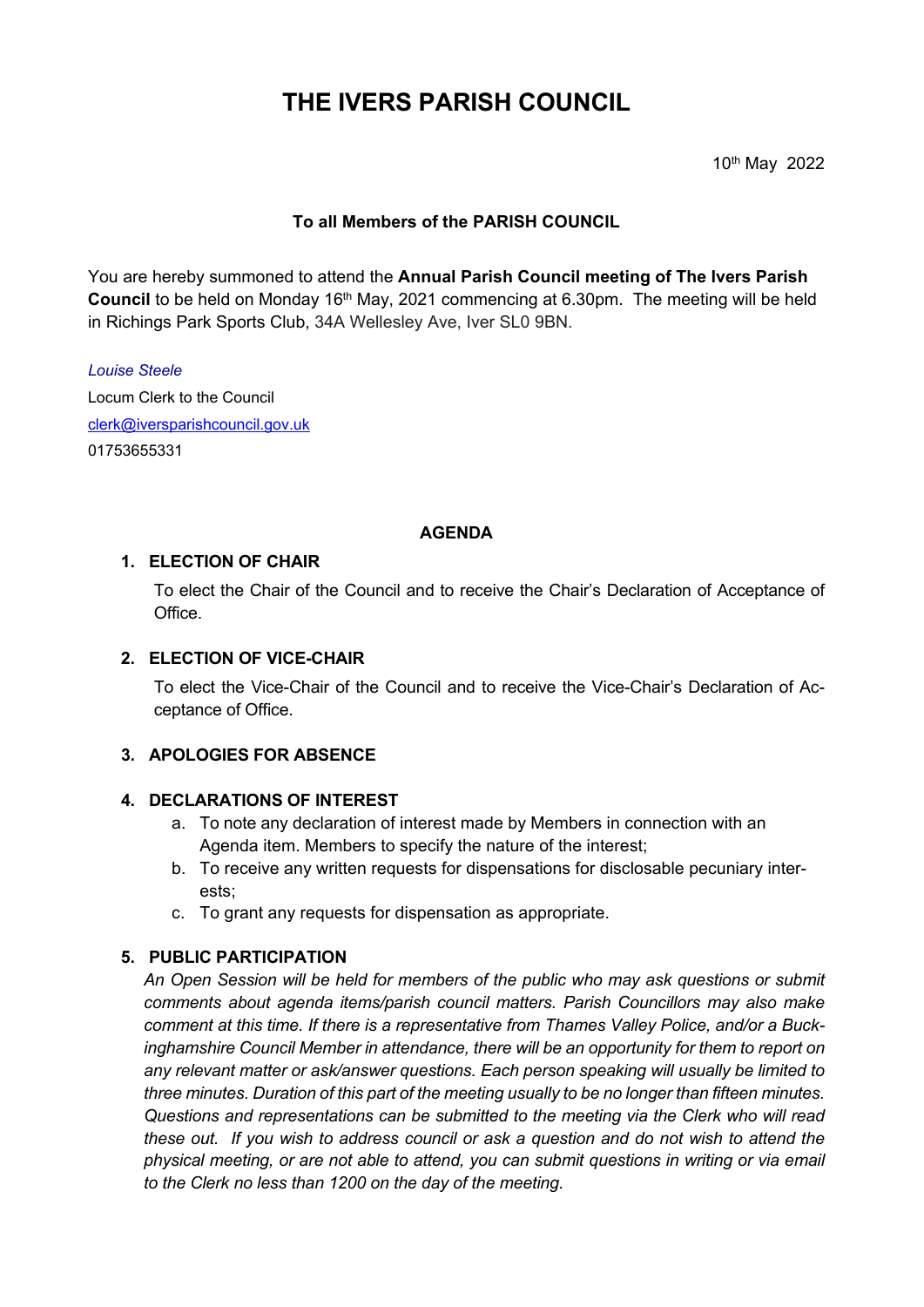### **6. CHAIR ANNOUNCEMENTS**

# **7. MINUTES**

To consider and approve as an accurate record the minutes of the meeting held on 19<sup>th</sup> April 2022. See Appendix 7.

# **8. SCHEME OF DELEGATION**

To consider and adopt the Scheme of Delegation. See Appendix 8.

# **9. APPOINTMENT TO EXISTING COMMITTEES**

To agree membership of committees as set out in Appendix 9 with the number of vacancies on each committee to be determined after agenda items 1 and 2 are decided.

# **10. APPOINTMENT TO NEIGHBOURHOOD PLANNING COMMITTEE**

To agree the membership of the Neighbourhood Planning Committee remains unchanged as the emerging Neighbourhood Plan approaches examination and agree the membership as follows:

Cllr Julie Cook Cllr Wendy Matthews Cllr Stuart Mills Cllr Peter Stanhope Community Members Ciaran Beary (Iver RA) Alan Wilson (Iver Heath RA) Graham Young (Richings Park RA) Jim Skinner (Thorney RA) Jan Rayner (Spiritual Sector) Jane Griffin (Environment) Carol Gibson – nominated by committee Leigh Tugwood – nominated by committee Huw Williams – nominated by committee

# **11. APPOINTMENT TO NEW STAFFING COMMITTEE**

To agree membership of the Staffing Committee as follows:

Chair of Council (ex officio) Vice-Chair of Council (ex officio) Cllr Ciarán Beary Cllr Julie Cook Cllr Sarah Hutchins Cllr Wendy Matthews Cllr Peter Stanhope Cllr Michael Sullivan Cllr Graham Young

With up to two vacancies (the number of vacancies to be determined after agenda items 1 and 2 are decided).

# **12. EXTERNAL BODY APPOINTMENTS**

To agree councillor appointments to the external bodies as listed at Appendix 12.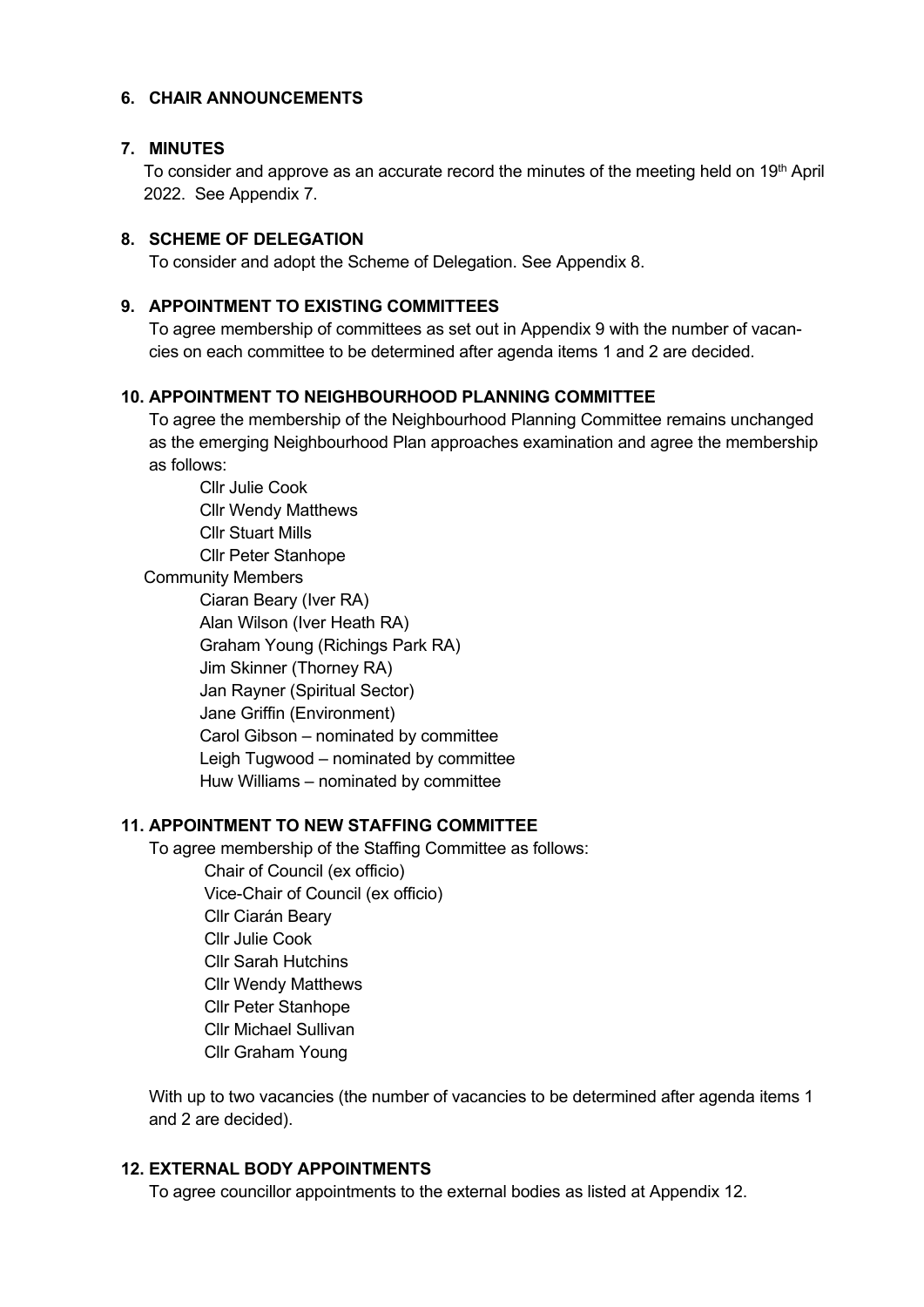# **13. APPOINTMENT OF INTERNAL AUDITOR**

To agree to re-appoint IAC Audit & Consultancy Ltd as the parish council's internal auditor for the Financial Year 2022/23.

# **14. COMMITTEE MINUTES & REPORTS**

To receive the minutes of the Extraordinary Facilities and Events Committee (See Appendix 14.1)

To note the following recommendations from the Facilities & Events Committee, that:

•The Iver Village Residents Association Grant Application of up to £2,000 is submitted to Full Council for consideration.

•The budget for items to be provided by the Parish Council to organisers of local events, at a cost of £1,102.72, be submitted to Full Council for consideration. (Appendix 14.2)

•The Grant for items to be provided for the Royal British Legion Beacon Lighting Event, at a cost of £177, be submitted to Full Council for consideration.

# **15. COST OF LIVING INCREASE TO SALARIES 2021-22**

To consider the report of the Locum Clerk (See Appendix 15.1 with Appendix 15.2 as a confidential supporting paper) and decide the following:

- whether or not to pay a cost of living increase in respect of 2021/22
- if paid, whether that increase should be 1.75% or 2%
- and to agree, if paid, to backdate the award to 1 April 2021

### **16. FINANCE**

- a. To receive the accounts for payment for April 2022 See Appendix 16.1
- b. Cllr Stanhope to report on the bank reconciliations undertaken to date

# **17. ACTION UNDER CLERKS DELEGATED AUTHORITY**

To note the action taken by the Locum Clerk, on grounds of urgency and in consultation with the Council Chair, to extend the Street Lights contract with the existing supplier for a further year. The contract, with Enerveo (formerly SSE Contracting) expired on 31 March 2022 and has been renewed at a cost for the year 2022/23 is £11,359. Last year the parish council paid £12,072.

### **18. GRANT APPLICATIONS**

To consider the grant applications received from the Iver Village Residents Association (see Appendix 18.1) and Richings Park Sports Club (see Appendix 18.2)

### **19. LOCUM CLERK COVER**

Further to minute 365/21 to consider extending the contract with LGRC for the provision of a locum clerk from two to three days per week. See Appendix 19 (circulated as a confidential annexe)